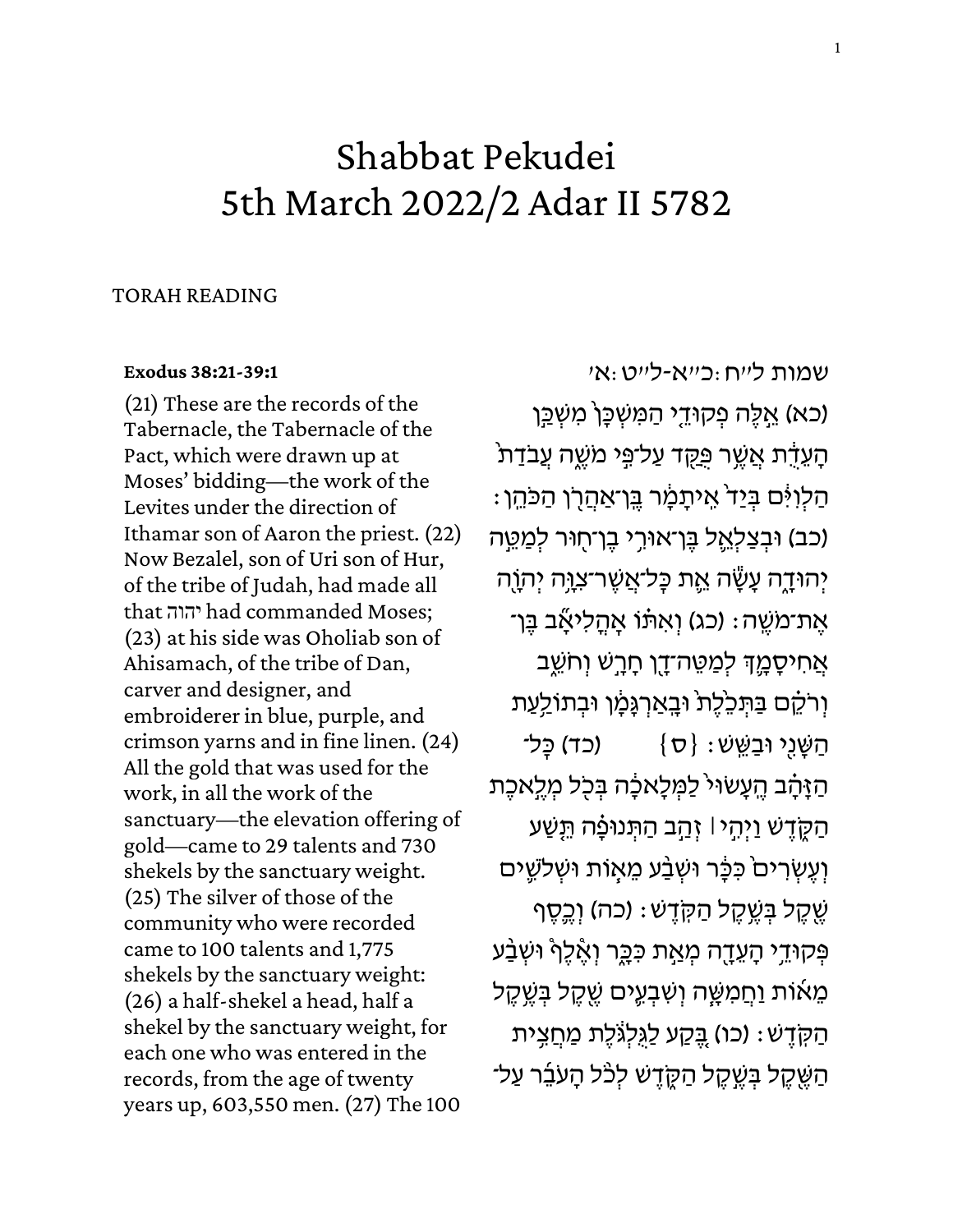talents of silver were for casting the sockets of the sanctuary and the sockets for the curtain, 100 sockets to the 100 talents, a talent a socket. (28) And of the 1,775 shekels he made hooks for the posts, overlay for their tops, and bands around them. (29) The copper from the elevation offering came to 70 talents and 2,400 shekels. (30) Of it he made the sockets for the entrance of the Tent of Meeting; the copper altar and its copper grating and all the utensils of the altar; (31) the sockets of the enclosure round about and the sockets of the gate of the enclosure; and all the pegs of the Tabernacle and all the pegs of the enclosure round about. (1) Of the blue, purple, and crimson yarns they also made the service vestments for officiating in the sanctuary; they made Aaron's sacral vestments—as יהוה had commanded Moses.

הַפְּקֻדָּ֫ים מִבֶּ֫ן עֶשְׂרֶים שָׁנָה וָמַ֫עְלָה לְשֵׁשׁ־מֵאָוֹת אֶלֶּךְ וּשְׁלְשֶׁת אֲלָפִִּים וַחֲמֵשׁ מֵאָוֹת וַחֲמִשֶּׁים: (כז) וַיְהִי מְאַת כִּבַּר הַכֶֶּּטֶף לָצֶּקֶת אֱת אַדְנֵי הַקֹּדֶשׁ וְאֶת אַדְגֵי הַפָּרֶכֶת מְאַת ּ אֲדָגֶים לִמְאַת הַכִּבֶּר כִּבְּר לְאָדֶן (כח) וְאֶת־הָאֶ֫לֶף וּשְׁבַע הַמֵּאוֹת וַחֲמִשֶּׁה וְשִׁבְעִ**ים עָשֶ**ׂה וָוֶים לָעַמּוּדֶים וְצִפָּה רָאשֵׁיהֶם וְחִשַּּ ק אֹתָם: (כט) וּנְחָשֶׁת הַתְּנוּפֵה שִׁבְעִים ּכִּבֶּר וְאַלְפָּיִם וְאַרְבַּע־מֵאָוֹת שֶׁקֶל: (ל) וַיַּעַשׂ בָּ֫הּ אֶת־אַדְנֵי פֶּתַח אָהֶל מוֹעֵד וְאֵת מִזְבַּח הַנְּחֹשֶׁת וְאֶת־ ַמְּכְבָּ֣ר הַנְּחָשֶׁת אֲשֶׁר־לֶוֹ וְאֶת כָּל־כְּלֵי ֿהַמִּיְבֵּחַ: (לא) וְאֶת־אַדְנֵי הֶחָצֵר ּסָבִיב וְאֶת־אַדְנֵי שַׁעַר הֶחָצֶר וְאֵ<del>´</del>ת כְּל־יִתְדָׂת הַמִּשְׁכֶּוְ וְאֶת־כְּל־יִתְדָת הֶתָצֵר סָבִיב: (א) וּמִן־הַתְּכֵלֶת וְהָאַרְגָּמָ<sup>ן</sup> וְתוֹלַעַת הַשָּׁנִי עָשָׂוּ בִגְדֵי־ שְׂרֶד לְשָׁרֵת בַּקֶ**ׂדֶשׁ <u>וַ</u>יַּעֲשׂוּ אֶת־בִּגְדֵי** הַקָּדֶשׁ אֲשֶׁר לְאַהֲרוֹ כַּאֲשֶֶר צִוָּה  $\{ \mathfrak{\Omega} \} :$ יְהוָה אֱת־מֹשֱה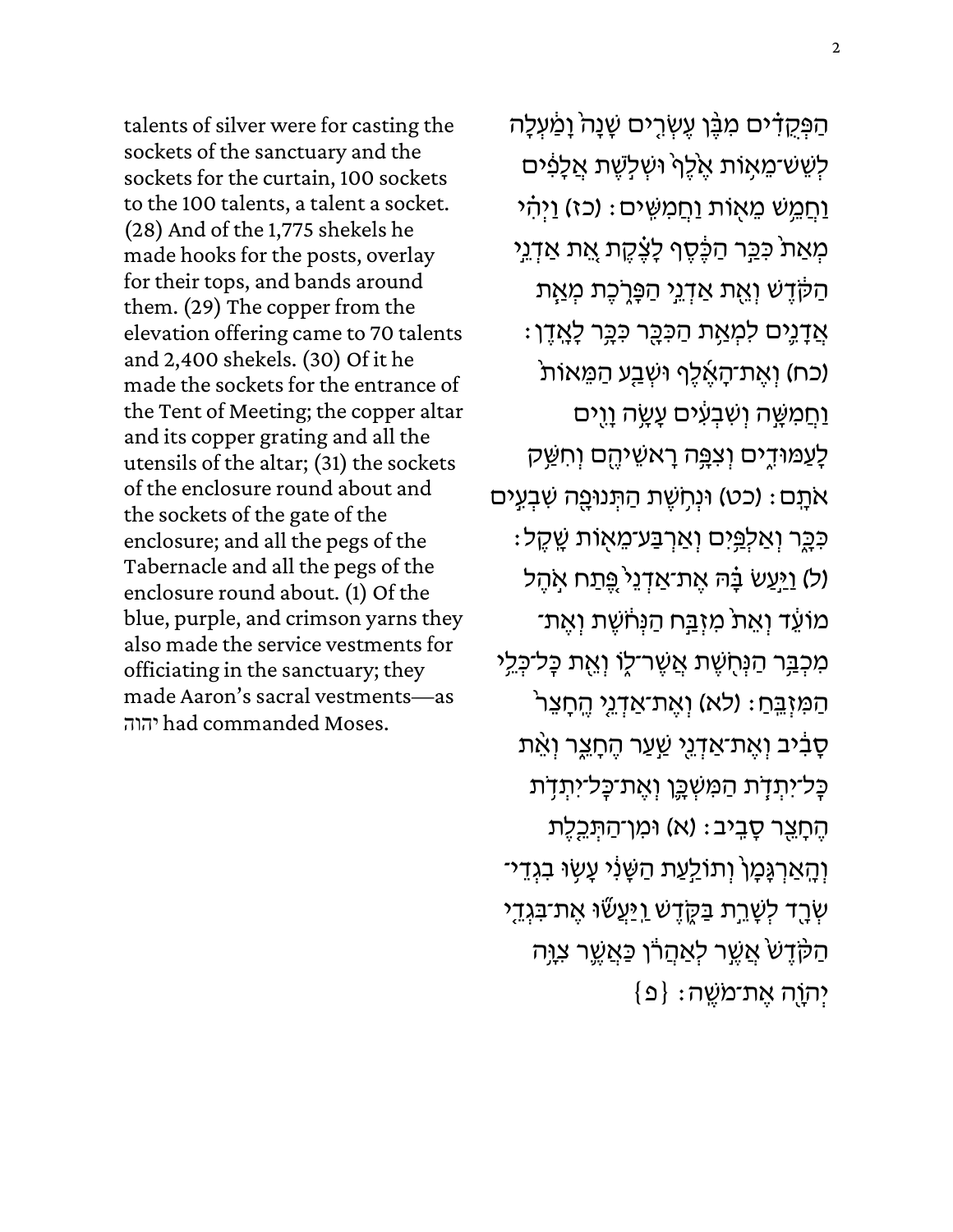## HAFTARAH READING

#### **[I Kings 7:51-8:21](https://www.sefaria.org/I_Kings.7.51-8.21)**

(51) When all the work that King Solomon had done in the House of Adonai was completed, Solomon brought in the sacred donations of his father David—the silver, the gold, and the vessels—and deposited them in the treasury of the House of Adonai. (1) Then Solomon convoked the elders of Israel—all the heads of the tribes and the ancestral chieftains of the Israelites—before King Solomon in Jerusalem, to bring up the Ark of the Covenant of Adonai from the City of David, that is, Zion. (2) All the men of Israel gathered before King Solomon at the Feast, in the month of Ethanim—that is, the seventh month. (3) When all the elders of Israel had come, the priests lifted the Ark (4) and carried up the Ark of Adonai. Then the priests and the Levites brought the Tent of Meeting and all the holy vessels that were in the Tent. (5) Meanwhile, King Solomon and the whole community of Israel, who were assembled with him before the Ark, were sacrificing sheep and oxen in such abundance that they could not be numbered or counted. (6) The priests brought the Ark of Adonai's Covenant to its place underneath the wings of the

[מלכים](https://www.sefaria.org/I_Kings.7.51-8.21) [א](https://www.sefaria.org/I_Kings.7.51-8.21) [ז׳:נ״א-ח ׳:כ״א](https://www.sefaria.org/I_Kings.7.51-8.21) (נא) וַתְּשָׁלַם כָּל־הַמְּלָאכָָה אֲשֱר עָשֶׂה הַמֵּלֵךְ שְׁלֹמָה בֵּית יְהוֶה וַיָּבֵּא ֿשְׁ לֹמֹה אֶת־קָדְשֵׁי ּا דָּוֶד אָבָ֫יו אֵת־ הַכֶּסֶף וְאֶת־הַזָּהָב<sup>ּ</sup> וְאֵת־הַכָּלִים נָ<u>ּת</u>ֹן  $\{ \mathfrak{o} \} :$ בְּאׂצְרְוֹת בֵּית יְהוֵה אַז <u>יַקְהָ</u>ל שְׁלמָה אֶת־זִקְנֵי) יִּשְׁרַאֵל אֶת־כַּל־רַאשֱי הַמַּטּות נִשְׁיאֵי הָאֲבוֹת לִבְנֵי יִשְׂרָאֱל אֵל־ ֿ הַמֶּלֵךְ שְׁלֹמְה יְרוּשָׁלֶם לְהַעֲלֹוֹת אֶת־ אֲרָוֹן בְּרִית־יִהְוֵה מֶעֵיר <u>דְּו</u>ִד הֵיא ' צִיּוֹן: (ב) וַיִּקָּהֲלֹוּ אֱל־הַמֱלֵךְ שְׁלֹמֹה כַּל־אֵישׁ יִשְׂרַאֵ֫ל בָּיֶרַח הָאֵתָנֻיִּם בֶּחֶג הָוּא הַחְדֵשׁ הַשְּׁבִיעֵי: (ג) וַיָּבֹּאוּ כִּל ֿזְקָנֵי יִשְׂרָאֱל וַיִּשְׂאִוּ הַכֹּהֲנִים אֶת־ הָאָרְוֹן: (ד) <u>וַיַּעֲ</u>לֶוּ אֶת־אֲרָוֹן יִהוָה וְאֶת־אָהֶל מוֹעֶד וְאֱת־כַּל־כָּלֵי הַקָּדֶשׁ אֲשֶׁר בַּאָהֶל וַיַּעֲלִוּ אֹתַם הַכֹּהֲנִים וְהַלְוְיָּם: (ה) וְהַמֵּ֣לֵ֣דְ שְׁלֹמֹׁה וְכָל־ עֲדַת יִשְׂרָאֱל<sup>י</sup>הַנּוֹעָדֵים עַלָּיו אִתְּוֹ לִפְנֵי הָאָרֶוֹן מִזַבְּחִים צְאוָ וּבָקָר ֿאֲשֶׁר לְאֹ־יִסֵפְרֵוּ וְלָא יִמַּנוּ מֵרְב: (ו) וַיָּבְאוּ הַכֹּהֲנִים אֶת־אֲרוֹן בְּרִית־ יְהוֵה אֱל־מִקוֹמֵו אֱל־דְּבֵיר הַבֵּיִת אֱל־קֶדֵשׁ הַקֱדָשֶׁים אֱל־תַּחַת כַּנְפֵי הַכְּרוּבִים: (ז) כֵּי הַכְּרוּבִיםׂ פּרִשְׂים כְּנָפַּיִם אֱל־מְקָוֹם הָאֲרָוֹן וַיַּסְכּוּ הַכְּרֶבֵים עַל־הָאָרְוֹן וְעַל־בַּדֶיו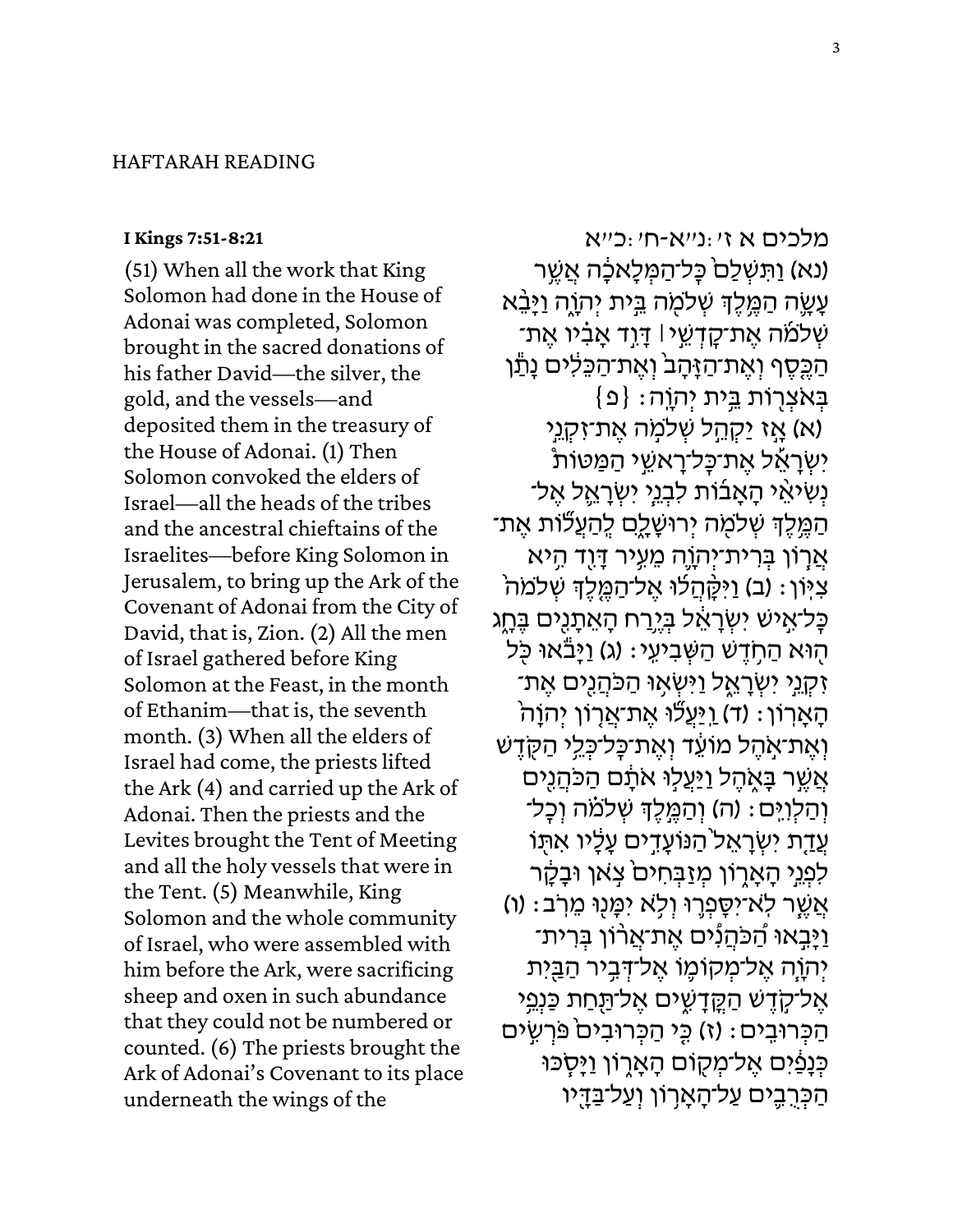cherubim, in the Shrine of the House, in the Holy of Holies; (7) for the cherubim had their wings spread out over the place of the Ark, so that the cherubim shielded the Ark and its poles from above. (8) The poles projected so that the ends of the poles were visible in the sanctuary in front of the Shrine, but they could not be seen outside; and there they remain to this day. (9) There was nothing inside the Ark but the two tablets of stone which Moses placed there at Horeb, when Adonai made [a covenant] with the Israelites after their departure from the land of Egypt. (10) When the priests came out of the sanctuary for the cloud had filled the House of Adonai (11) and the priests were not able to remain and perform the service because of the cloud, for the Presence of Adonai filled the House of Adonai — (12) then Solomon declared: "Adonai has chosen To abide in a thick cloud: (13) I have

now built for You

A stately House,

A place where You

May dwell forever." (14) Then, with the whole congregation of Israel standing, the king faced about and blessed the whole congregation of Israel. (15) He said:

"Praised be Adonai, the God of Israel, who has fulfilled with deeds the promise He made<sup>-b</sup> to my father

מִלְמֶעְלָה: (ח) <u>וְיַּאֲ</u>רְּכוּ הַבַּדִּים וַיֵּרַאוּ۟ רַאשֶׁי הַבַּדִּים מִו־הַקָּדָשׁ עַל־ ְפְּנֵי הַדְּבִיר וְלָא יֵרַאִוּ הַחִוּצַה וַיֵּהִיוּ שָּׁם <u>עַד הַיָּ</u>ּוֹם הַזֶּה: (ט) אֱין בָּאָרוֹן רַּק שְׁנֵי לַחְוֹת הָאֲבָנִים אֲשֶׁר הִנֶּחַ ְשֵׁם מֹשֵׁה בְּחֹרֶב אֲשֶׁר כָּרַת יְהוָה ּעְם־בְּנֵי יִשְׂרָאֵל בִּצֵאתָם מֵאֱרֶץ מִצְרָיִם: (י) וַיְהְי בְּצֵאת הַכֹּהֲנִים מִן־הַקֶּדֶשׁ וְהֶעָ*ּ*ָוְן מָלֵא אֶת־בֵּית יְהְוֵה׃ (יא) וְלֹא־יַכְלִוּ הַכֹּהֲנֵים לֵעֲמְד ּלְשָׁרֵת מִפְּנֵי הֵעֲנֵן כֵּי־מָלֵא כְבוֹד־  $\{ \mathfrak{o} \} :$ יְהוָה אֱת־בֵּית יִהוֶה $\{ \mathfrak{o} \}$ יב) אָז אָמֵר שְׁלֹמֶה יְהוָה אָמַר) לִשְׁכָּן בָּעֲרָפֵל: (יג) בָּנָה בָנֵיתִי בֵּית זְבֵל לָדְ מָכְוֹן לְשִׁבְתְּךָ עוֹלָמְים: (יד) וַיַּסֵב הַמֶּׂלֶךְ אֶת־פָּנַיו וַיִּבְרֵךְ אֶת כַּל־ ּ קְהָל יִשְׂרָאֱל וְכָל־קְהֵל יִשְׂרָאֱל עֹמֵֽד (טו) וַיֹּאמֶר בָּרְוּדְּ יְהוַהֹ אֱלֹהֵי יִשְׂרָאֵל אֲשֶׁר דָּבֵּ֣ר בִּפְ֫יו אֶת דָּוֶד אָבֶי וּבְיַדָּוֹ מִלֵּא לֵאמִר: (טז) מִו־הַיּוֹּם ֿאֲשֶׁר הוֹצֵאתִי אֶת־עַמְּי אֶת־יִשְׂרָאֵל ֿ ְמִמְּצְרַיִּם לְא־בָחֲרִתֶּי בִעָּיר מִכֹּל שִׁבְטֵי יִשְׂרָאֵל לִבְנִוֹּת בַּ֫יִת לְהִיּוֹת ּשְׁמֶי שֶׁם וָאֶבְחַר בְּדָוִד לִהְיָוֹת עַל־ עַמֶּי יִשְׂרָאֱל: (יז) וַיְהְי עִם־לְבַב דָּוְד אַבֵּי לִבְנִוֹּת בַּ֫יִּת לְשֵׁם יִהְוַה אֱלֹהֵי יִשְׁרָאֱל: (יִח) וַיָּאמֶר יִהוָה אֱל־דָּוֶד אָבִ֫י יַּעַן אֲשֵׁר הָיָה ׁעִם־לְבָבִדְ לִבְנִוֹת ַבְּיָת לִשְׁמֵי הֱטִיבֹּתַ כֵּי הַיַּה עִם־ ֹּלְבָּבֶךָּ׃ (יט) רֵק אַתַּׂה לֹא תִבְנֶה ּהַבְּיִת כִּי אִס־בִּנְדְּ הַיֹּצֵא מֶחֲלַצֶּיד